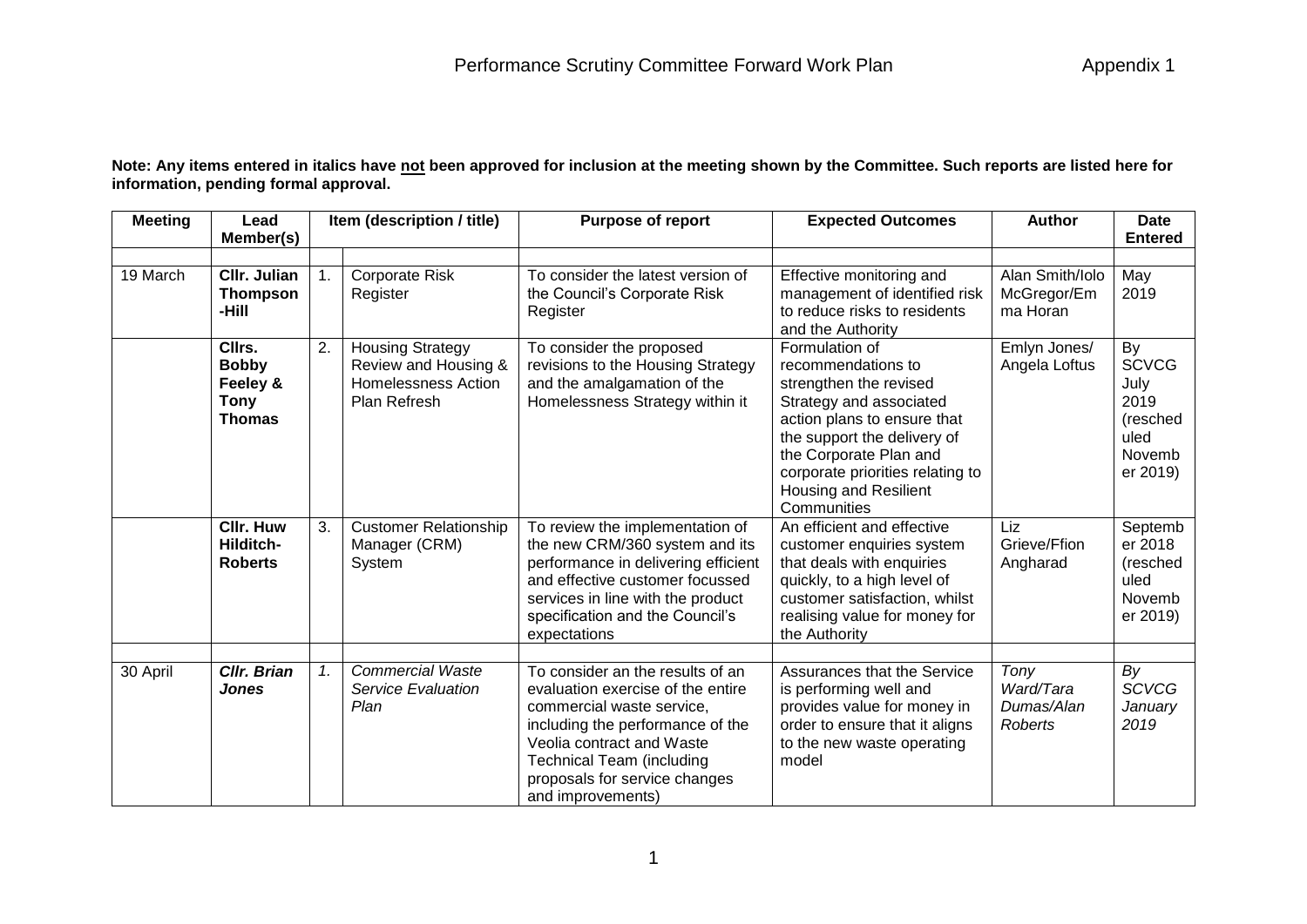| <b>Meeting</b> | Lead<br>Member(s)                               |                  | Item (description / title)                                                                   | Purpose of report                                                                                                                                                                                                                                                                                                                                                                                           | <b>Expected Outcomes</b>                                                                                                                                                                                                                      | <b>Author</b>                                                    | <b>Date</b><br><b>Entered</b>                                                                 |
|----------------|-------------------------------------------------|------------------|----------------------------------------------------------------------------------------------|-------------------------------------------------------------------------------------------------------------------------------------------------------------------------------------------------------------------------------------------------------------------------------------------------------------------------------------------------------------------------------------------------------------|-----------------------------------------------------------------------------------------------------------------------------------------------------------------------------------------------------------------------------------------------|------------------------------------------------------------------|-----------------------------------------------------------------------------------------------|
|                | CIIr.<br><b>Bobby</b><br><b>Feeley</b>          | $\overline{2}$ . | Cefndy Healthcare                                                                            | To consider the findings of the<br>Project Board's work in drawing<br>up an options appraisal for future<br>delivery of the company's<br>business                                                                                                                                                                                                                                                           | To formulate<br>recommendations in relation<br>to a future business model<br>that will support the delivery<br>of the Council's priority<br>relating to Resilient<br>Communities                                                              | Phil Gilroy/Ann<br>Lloyd/Simon<br>Rowlands/Nick<br><b>Bowles</b> | Septemb<br>er 2019                                                                            |
| 11 June        | CIIr.<br><b>Bobby</b><br>Feeley                 | 1.               | <b>Draft Director of Social</b><br>Services Annual<br>Report for 2019/20                     | To scrutinise the content of the<br>draft annual report to ensure it<br>provides a fair and clear<br>evaluation of performance in<br>2019/20 and clearly articulates<br>future plans                                                                                                                                                                                                                        | Identification of any specific<br>performance issues which<br>require further scrutiny by the<br>committee in future                                                                                                                          | Nicola<br><b>Stubbins</b>                                        | June<br>2019                                                                                  |
|                | <b>CIIr. Julian</b><br><b>Thompson</b><br>-Hill | 2.               | <b>Annual Performance</b><br><b>Review 2019-20</b>                                           | To monitor the Council's progress<br>in delivering the Corporate Plan<br>2019-20                                                                                                                                                                                                                                                                                                                            | <b>Ensuring that the Council</b><br>meets its targets to deliver its<br>Corporate Plan and the<br>Council's services in line with<br>its aspirations and to the<br>satisfaction of local residents                                            | Alan Smith/Iolo<br>McGregor/Hei<br>di Barton-Price               | June<br>2019                                                                                  |
| 16 July        | <b>CIIr. Brian</b><br>Jones                     | 1.               | <b>Draft Sustainable</b><br><b>Travel Plan</b>                                               | To consider the draft sustainable<br>travel plan (including the Council's<br>role in facilitating the locating of<br>vehicle charging points across the<br>county, its work with other local<br>authorities and stakeholders with<br>respect of their availability and in<br>relation to other potential<br>alternative travel modes, and in<br>supporting the community to<br>switch to sustainable fuels) | To provide observations and<br>recommendations that will<br>support the delivery of the<br>corporate priorities relating to<br>the environment and<br>connected communities by<br>reducing CO2 emissions and<br>improving travel connectivity | Emlyn<br>Jones/Mike<br>Jones                                     | By<br><b>SCVCG</b><br>June<br>2018<br>(resched<br>uled<br>February<br>&<br>Novemb<br>er 2019) |
| 1 October      | <b>CIIr. Huw</b><br>Hilditch-<br><b>Roberts</b> | 1.               | <b>Provisional External</b><br>Examinations and<br><b>Teacher Assessments</b><br>[Education] | To review the performance of<br>schools and that of looked after<br>children                                                                                                                                                                                                                                                                                                                                | Scrutiny of performance<br>leading to recommendations<br>for improvement                                                                                                                                                                      | Karen<br>Evans/Julian<br>Molloy/GwE                              | Septemb<br>er 2019                                                                            |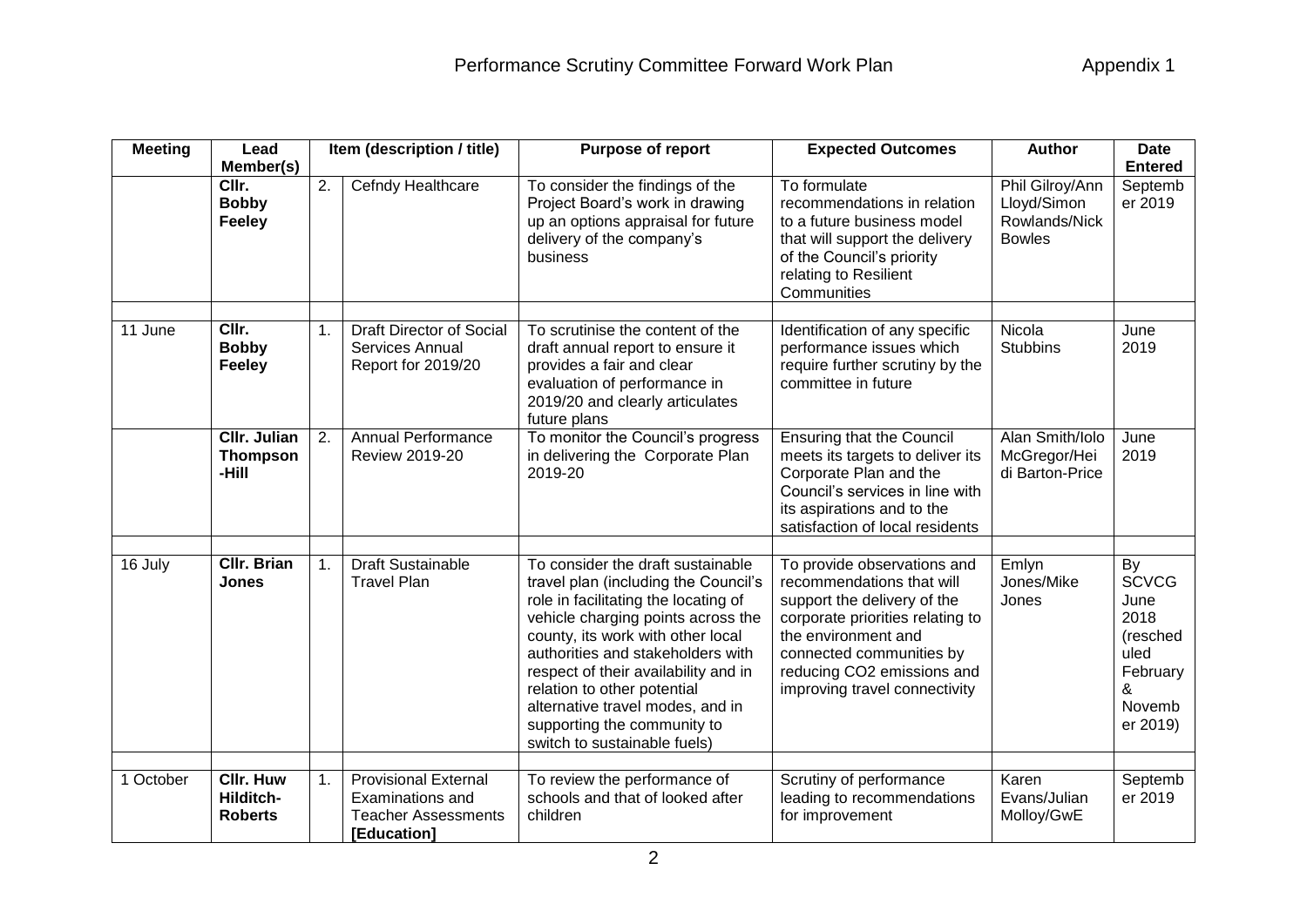| <b>Meeting</b>                | Lead<br>Item (description / title)                     |                |                                                                                             | Purpose of report                                                                                                                                                                                                                                                                | <b>Expected Outcomes</b>                                                                                                                                                                                                                                                                                                                                                                          | <b>Author</b>                                                    | <b>Date</b>        |  |
|-------------------------------|--------------------------------------------------------|----------------|---------------------------------------------------------------------------------------------|----------------------------------------------------------------------------------------------------------------------------------------------------------------------------------------------------------------------------------------------------------------------------------|---------------------------------------------------------------------------------------------------------------------------------------------------------------------------------------------------------------------------------------------------------------------------------------------------------------------------------------------------------------------------------------------------|------------------------------------------------------------------|--------------------|--|
|                               | Member(s)                                              |                |                                                                                             |                                                                                                                                                                                                                                                                                  |                                                                                                                                                                                                                                                                                                                                                                                                   |                                                                  | <b>Entered</b>     |  |
|                               | CIIr.<br><b>Bobby</b><br><b>Feeley</b>                 | 2.             | Hafan Deg, Rhyl<br><b>Representatives from</b><br><b>KL Care to be invited</b><br>to attend | To monitor the effectiveness of<br>the transfer of the facility and<br>services to an external provider<br>and the provider's progress in<br>growing and expanding the<br>services available at the centre<br>(the report to include an updated<br>Well-being Impact Assessment) | To evaluate the impact of the<br>transfer of the facility and<br>services on all stakeholders<br>and to assess whether the<br>services provided at Hafan<br>Deg are in line with the<br>contract specification,<br>support the Council's vision<br>for adult social care and the<br>five ways to well-being and<br>the requirements of the<br>Social Services and Well-<br>being (Wales) Act 2014 | Phil Gilroy/Ann<br>Lloyd/Katie<br>Newe/Dawn<br>Wynne             | Septemb<br>er 2019 |  |
|                               | CIIr.<br><b>Bobby</b><br><b>Feeley</b>                 | 3.             | Cefndy Healthcare<br><b>Annual Report</b><br>2019/20 and Annual<br>Plan 2020/21             | To consider the company's<br>performance during 2019/20 and<br>its Annual Plan for 2020/21                                                                                                                                                                                       | An assessment of the<br>company's performance in<br>delivering its business within<br>budget and meeting targets<br>will assist with the<br>identification of future trends<br>and requirements and<br>support the delivery of the<br>Council's priority relating to<br><b>Resilient Communities</b>                                                                                              | Phil Gilroy/Ann<br>Lloyd/Simon<br>Rowlands/Nick<br><b>Bowles</b> | Septemb<br>er 2019 |  |
| 26<br>November                | CIIr. Julian<br><b>Thompson</b><br>-Hill               | $\mathbf{1}$ . | <b>Corporate Risk</b><br>Register                                                           | To consider the latest version of<br>the Council's Corporate Risk<br>Register and risk appetite<br>statement                                                                                                                                                                     | Effective monitoring and<br>management of identified risk<br>to reduce risks to residents<br>and the Authority                                                                                                                                                                                                                                                                                    | Alan Smith/Iolo<br>McGregor/Em<br>ma Horan                       | May<br>2019        |  |
| January<br>2021<br>(date tbc) | <b>Cllr. Huw</b><br><b>Hilditch-</b><br><b>Roberts</b> | 1.             | <b>Verified External</b><br>Examinations<br>[Education]                                     | To review the performance of<br>schools and that of looked after<br>children; and GwE's impact on the<br>educational attainment of the<br>County's pupils.<br>The report to include actual<br>figures in addition to percentages                                                 | Scrutiny of performance<br>leading to recommendations<br>for improvement                                                                                                                                                                                                                                                                                                                          | Karen<br>Evans/Julian<br>Molloy/GwE                              | Septemb<br>er 2019 |  |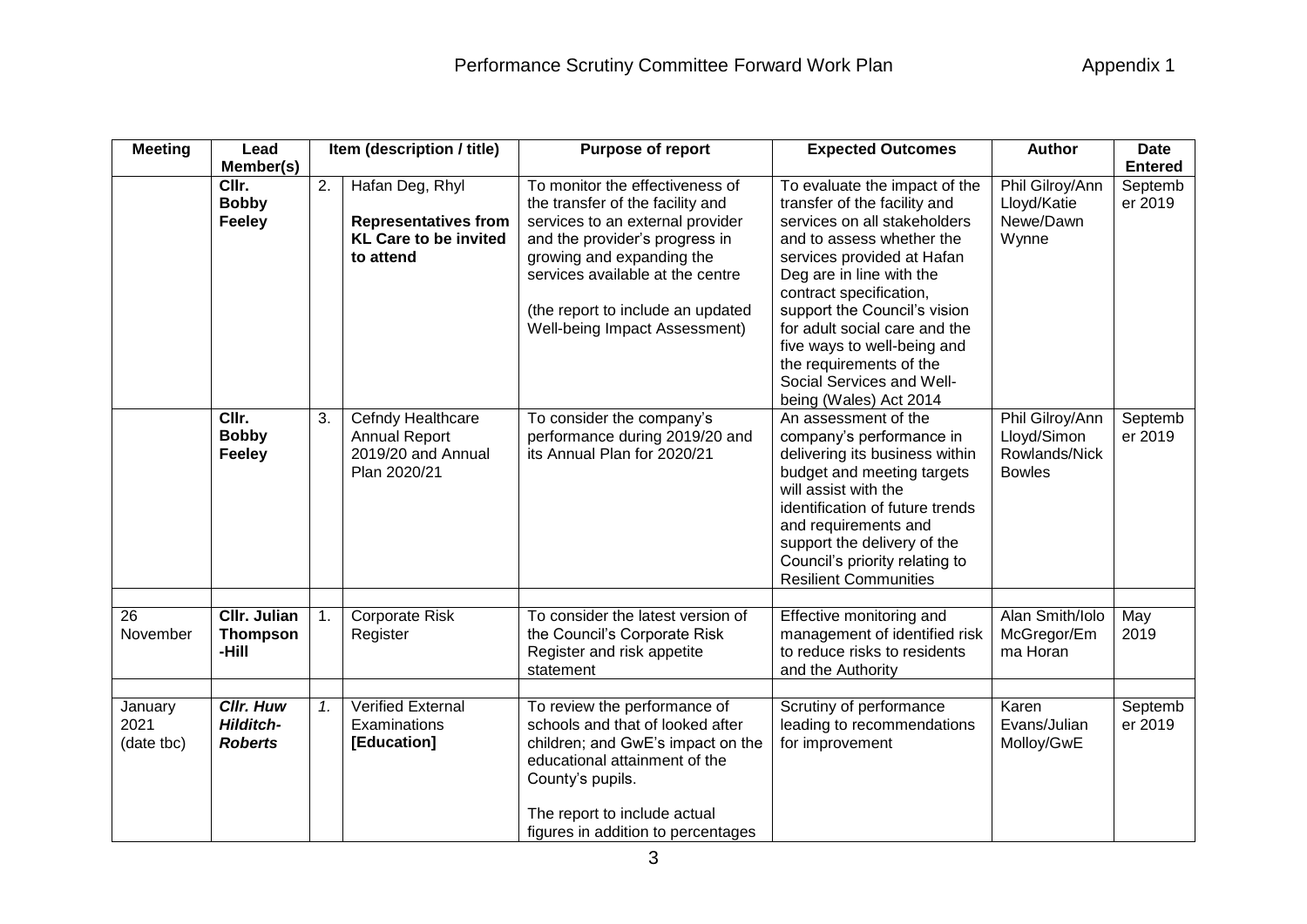| <b>Meeting</b> | Lead      | Item (description / title) | <b>Purpose of report</b>                                                                                                                                                                                    | <b>Expected Outcomes</b> | <b>Author</b> | Date           |
|----------------|-----------|----------------------------|-------------------------------------------------------------------------------------------------------------------------------------------------------------------------------------------------------------|--------------------------|---------------|----------------|
|                | Member(s) |                            |                                                                                                                                                                                                             |                          |               | <b>Entered</b> |
|                |           |                            | along with school absenteeism<br>and exclusion data.<br>The report to incorporate GwE's<br>Annual report and information on<br>the 5 year trend in relation to<br>educational attainment in<br>Denbighshire |                          |               |                |

## **Future Issues**

| Item (description / title)                                                                                                                                     | <b>Purpose of report</b>                                                                                                                               | <b>Expected Outcomes</b>                                                                                                                                                                                                                                                                                                                                              | <b>Author</b>                                          | <b>Date</b>      |
|----------------------------------------------------------------------------------------------------------------------------------------------------------------|--------------------------------------------------------------------------------------------------------------------------------------------------------|-----------------------------------------------------------------------------------------------------------------------------------------------------------------------------------------------------------------------------------------------------------------------------------------------------------------------------------------------------------------------|--------------------------------------------------------|------------------|
|                                                                                                                                                                |                                                                                                                                                        |                                                                                                                                                                                                                                                                                                                                                                       |                                                        | <b>Entered</b>   |
| Dolwen Residential Care Home                                                                                                                                   | To consider the Task and Finish Group's<br>recommendations relating to the future<br>provision of services at Dolwen<br>Residential Care Home, Denbigh | Pre-decision scrutiny of the task<br>and finish group's findings and the<br>formulation of recommendations<br>for presentation to Cabinet with<br>respect of the future provision of<br>services at Dolwen with a view to<br>ensuring that everyone is<br>supported to live in homes that<br>meet their needs and are able to<br>live independent and resilient lives | Task and Finish<br>Group/Phil<br>Gilroy/Abbe<br>Harvey | <b>July 2018</b> |
| <b>School Improvement Plans</b><br>[Education]                                                                                                                 | To discuss with representatives of<br>particular schools their progress in<br>achieving their improvement plans                                        | Provision of support to the schools<br>to ensure they deliver their plans<br>and improve outcomes for their<br>pupils and the school as a whole                                                                                                                                                                                                                       | Karen<br>Evans/Julian<br>Molloy                        | February<br>2018 |
| Implementation of the Donaldson<br>Report 'Successful Futures' -<br>Independent Review of Curriculum<br>and Assessment Arrangements in<br>Wales<br>[Education] | To consider and monitor the plans to<br>implement the agreed measures adopted<br>by WG following the consultation on the<br>review's findings          | Better outcomes for learners to<br>equip them with jobs market skills                                                                                                                                                                                                                                                                                                 | Karen Evans                                            | April 2015       |
| Dependent upon the legislative<br>timetable                                                                                                                    |                                                                                                                                                        |                                                                                                                                                                                                                                                                                                                                                                       |                                                        |                  |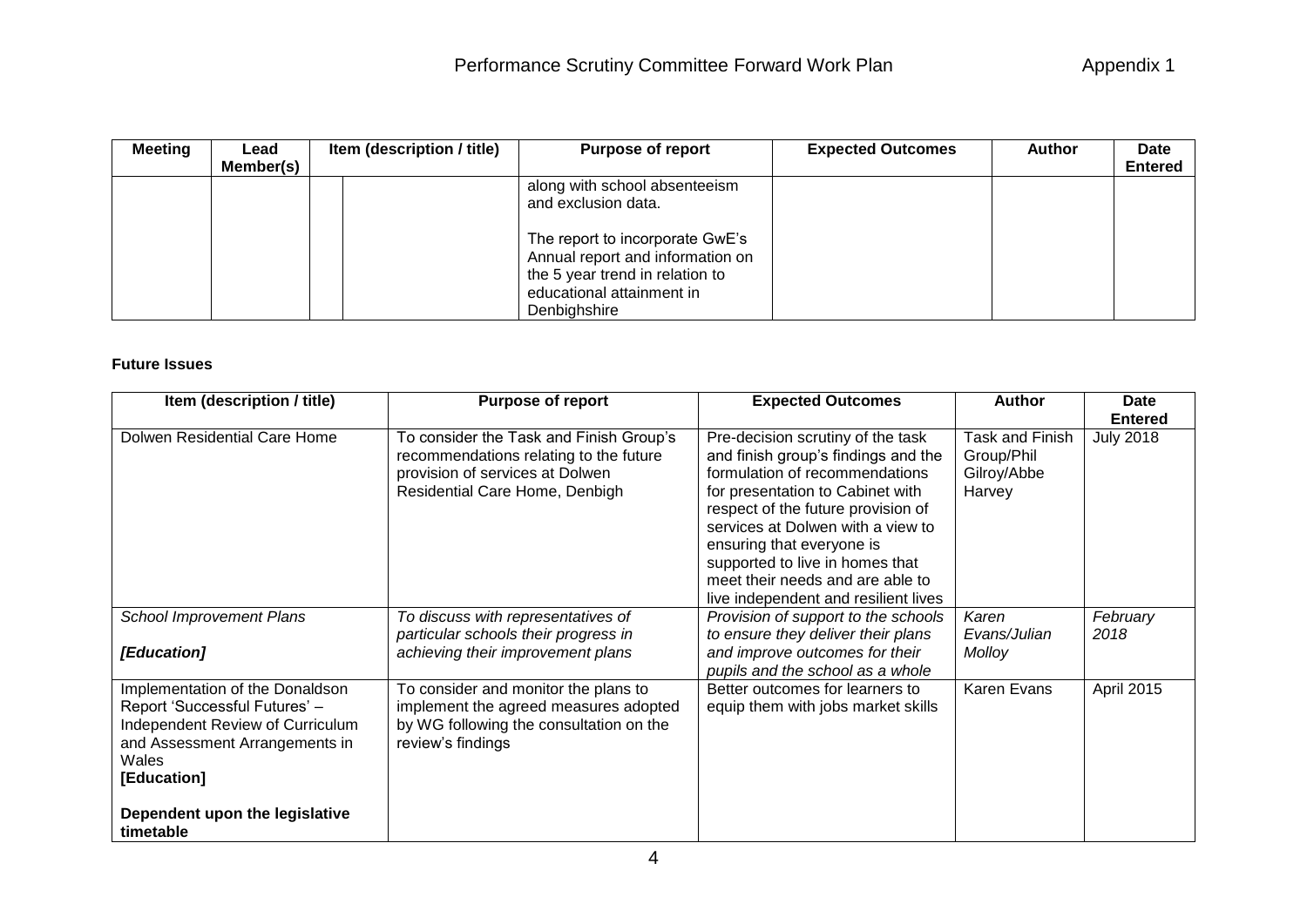## **Information/Consultation Reports**

| <b>Date</b>                                           | Item (description / title)                                                                                                                             | <b>Purpose of report</b>                                                                                                                                                                                                                                                                                                                                                                                                                                                                                                                                                                                                                                                                                                                                                                                                                                                                                      | <b>Author</b>                                            | <b>Date</b>       |  |
|-------------------------------------------------------|--------------------------------------------------------------------------------------------------------------------------------------------------------|---------------------------------------------------------------------------------------------------------------------------------------------------------------------------------------------------------------------------------------------------------------------------------------------------------------------------------------------------------------------------------------------------------------------------------------------------------------------------------------------------------------------------------------------------------------------------------------------------------------------------------------------------------------------------------------------------------------------------------------------------------------------------------------------------------------------------------------------------------------------------------------------------------------|----------------------------------------------------------|-------------------|--|
|                                                       |                                                                                                                                                        |                                                                                                                                                                                                                                                                                                                                                                                                                                                                                                                                                                                                                                                                                                                                                                                                                                                                                                               |                                                          | <b>Entered</b>    |  |
| <b>March &amp; September</b><br>2020<br>[Information] | Corporate Plan 2017/22 (Q3) 2019/20<br>&<br>Corporate Plan 2017/22 Q1 2020/21<br>To monitor the Council's progress in<br>delivering the Corporate Plan | Ensuring that the Council meets its targets and<br>delivers its Corporate Plan and the Council's<br>services in line with its aspirations and to the<br>satisfaction of local residents                                                                                                                                                                                                                                                                                                                                                                                                                                                                                                                                                                                                                                                                                                                       | Alan Smith/Iolo<br>McGregor/Heidi<br><b>Barton-Price</b> | September<br>2018 |  |
| Feb/May/Sept/November<br>each year<br>[Information]   | Quarterly 'Your Voice' complaints<br>performance to include social services<br>complaints                                                              | To scrutinise Services' performance in<br>complying with the Council's complaints and<br>identify areas of poor performance with a view<br>to the development of recommendations to<br>address weaknesses. The report to include:<br>(i) a comprehensive explanation on why<br>targets have not been met when dealing<br>with specific complaints, reasons for non-<br>compliance, and measures taken to rectify<br>the failures and to ensure that future<br>complaints will be dealt with within the<br>specified timeframe;<br>(ii) how services encourage feedback and use<br>it to redesign or change the way they deliver<br>services; and<br>(iii)details of complaints which have been<br>upheld or partially upheld and the lessons<br>learnt from them.<br><b>Consideration of the information provided</b><br>will assist the Committee to determine<br>whether any issues merit detailed scrutiny | Kevin Roberts/Ann<br>Lloyd/Phil Gilroy                   | November<br>2018  |  |
| <b>Information Report</b>                             | <b>Customer Effort Dashboard</b>                                                                                                                       | To monitor the progress achieved in relation to                                                                                                                                                                                                                                                                                                                                                                                                                                                                                                                                                                                                                                                                                                                                                                                                                                                               | Liz Grieve/Ffion                                         | November          |  |
| (6 monthly March &<br>September)                      |                                                                                                                                                        | developing the Customer Effort Dashboard.<br>The feedback trend received from the system<br>and how it is used to benefit residents in<br>relation to assisting them to easily access                                                                                                                                                                                                                                                                                                                                                                                                                                                                                                                                                                                                                                                                                                                         | Angharad                                                 | 2018              |  |